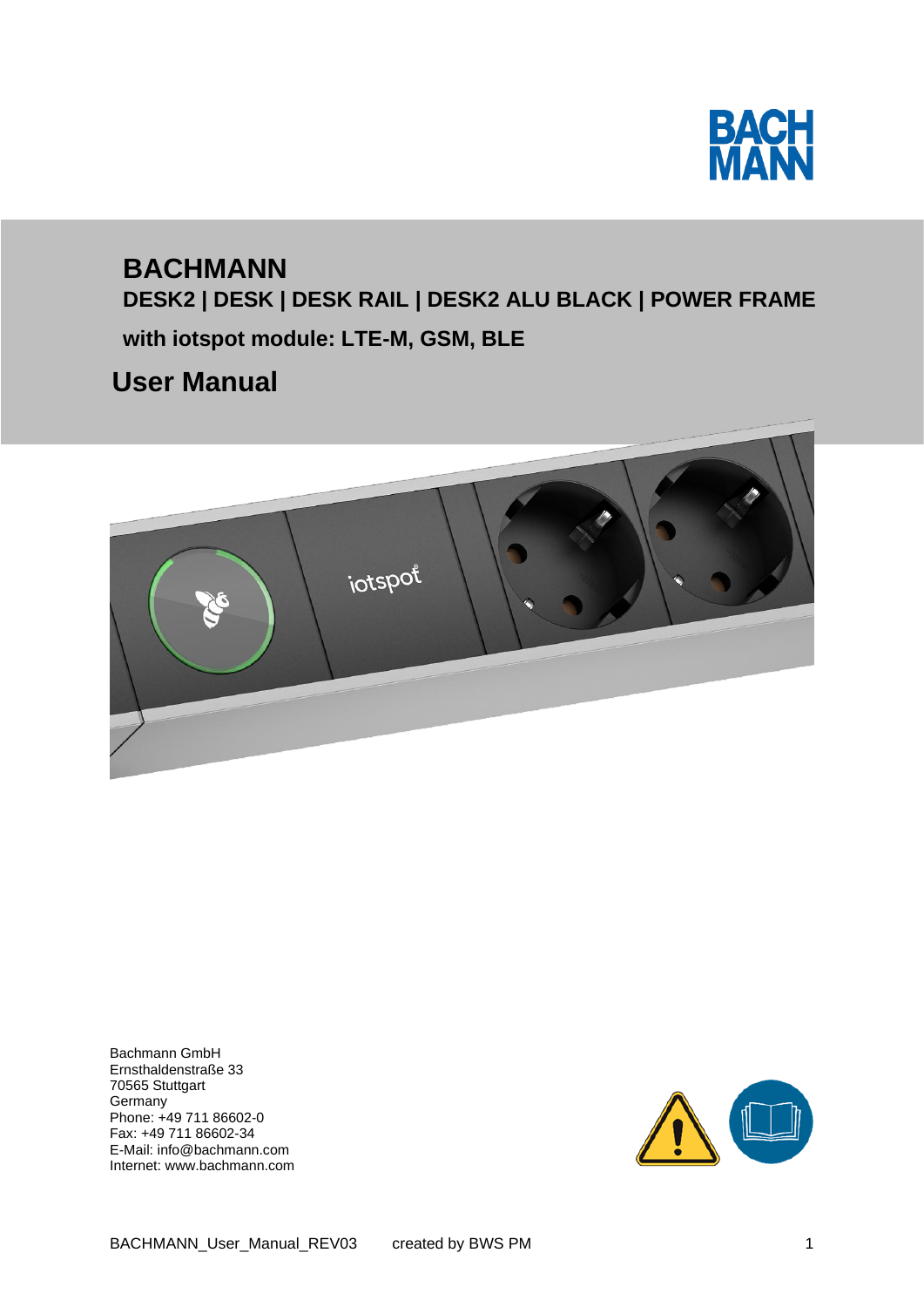### **Content**

| 1. |     |                                                                         |  |  |
|----|-----|-------------------------------------------------------------------------|--|--|
|    | 1.2 |                                                                         |  |  |
|    | 1.3 |                                                                         |  |  |
|    | 1.4 |                                                                         |  |  |
|    | 1.5 |                                                                         |  |  |
|    | 1.6 |                                                                         |  |  |
|    | 1.7 |                                                                         |  |  |
| 2. |     |                                                                         |  |  |
|    | 2.1 |                                                                         |  |  |
|    | 2.2 |                                                                         |  |  |
| 3. |     |                                                                         |  |  |
|    | 3.1 |                                                                         |  |  |
|    | 3.2 | Technical data BACHMANN connection panel product with iotspot module  9 |  |  |
|    | 3.3 |                                                                         |  |  |
| 4  |     |                                                                         |  |  |
|    | 4.1 |                                                                         |  |  |
| 5  |     |                                                                         |  |  |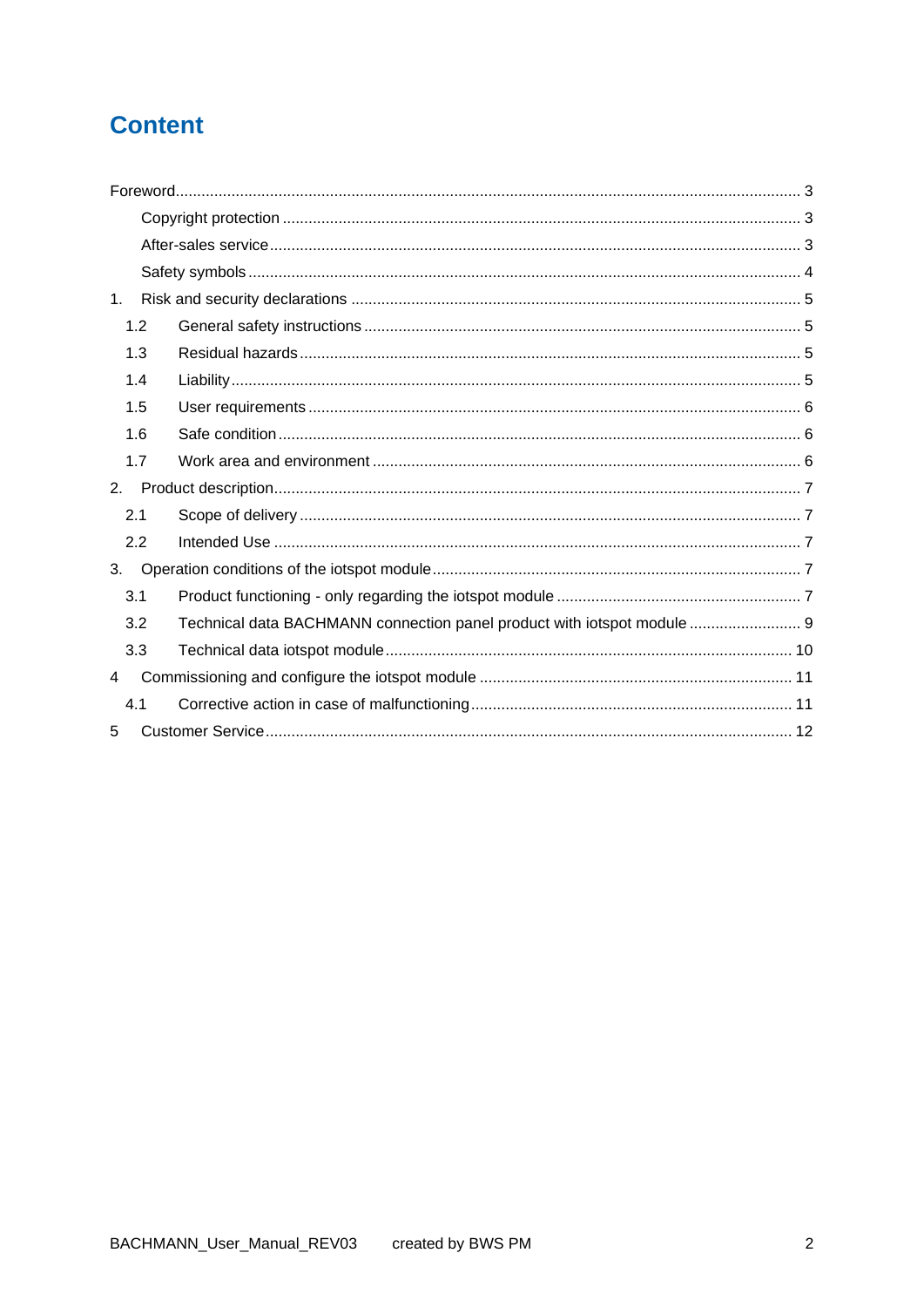### <span id="page-2-0"></span>**Foreword**

Before using iotspot integrated in an BACHMANN connection panel product for the first time, please read through the complete user manual and observe all operating and safety instructions to ensure safe operation. This manual does not describe the use of the BACHMANN connection panel or the sockets or network and media technology modules - only the functionality of the iotspot module.

The information in this document has been compiled to the best of our knowledge. Although regular revision and updating are carried out to ensure that the content is correct, complete and up to date, no guarantee can be given that it is absolutely error-free or complete.

If you have any problems or questions regarding the user manual, please contact our customer service.

<span id="page-2-1"></span>Copyright protection © Decembre 2019 by BACHMANN GmbH

All rights reserved. The contents of this manual are protected by copyright. BACHMANN GmbH reserves the right to make changes within this user manual without prior communication.

Assembly instructions for our products can be found on our homepage:

[https://www.bachmann.com/en/downloads/technical](https://www.bachmann.com/en/downloads/technical-documents/)[documents/](https://www.bachmann.com/en/downloads/technical-documents/)

<span id="page-2-2"></span>After-sales service



BACHMANN GmbH Ernsthaldenstraße 33 70565 Stuttgart Germany Phone: +49 711 86602-0 Fax: +49 711 86602-34 e-Mail: [service@bachmann.com](mailto:service@bachmann.com) Internet: [www.bachmann.com](http://www.bachmann.com/)



iotspot B.V. (c) 2019 Veemarktkade 8 Unit 6245 5222 AE 's-Hertogenbosch The Netherlands CC: 655 352 94 e-mail: [support@iotspot.co](mailto:support@iotspot.co) Internet:<https://iotspot.co/>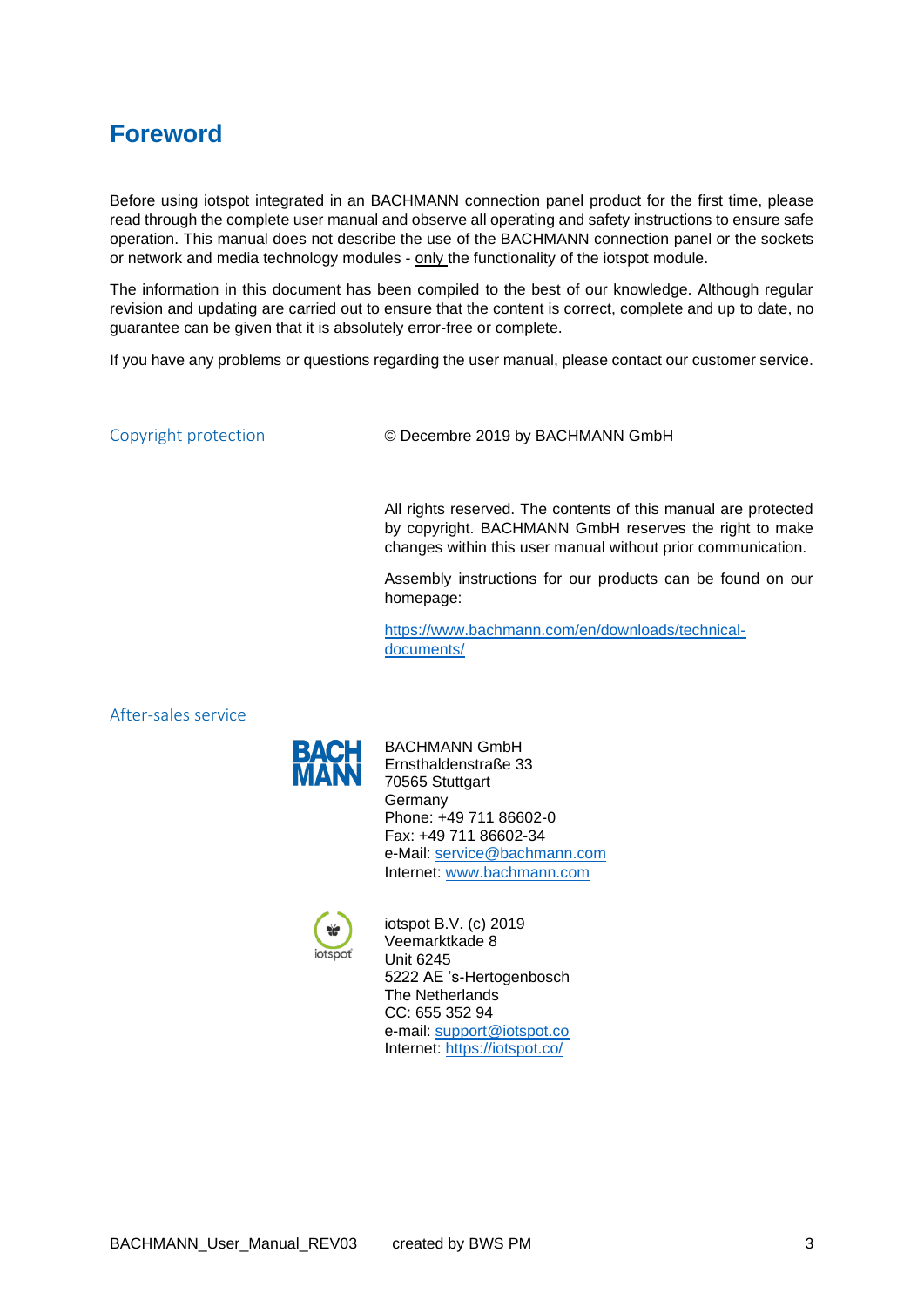

<span id="page-3-0"></span>Safety symbols Safety instructions in this user manual are identified by a symbol. The safety instructions are introduced by signal words which express the extent of the hazard.



Extra information. View extra information in designated documents and/or web addresses.



Special instructions. Complying with the special instructions prevents damage to or malfunctioning of the product.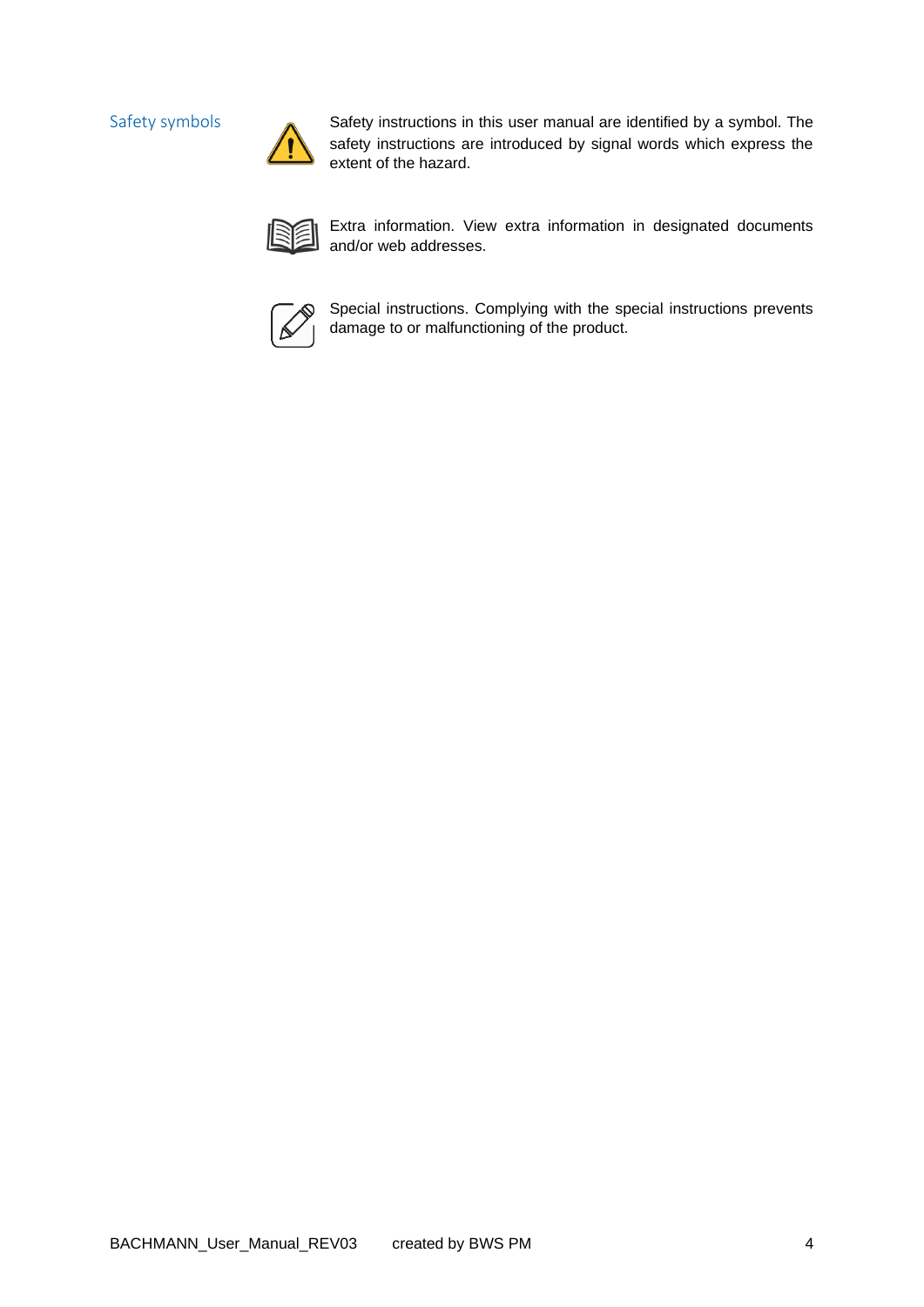## <span id="page-4-0"></span>**1. Risk and security declarations**

### <span id="page-4-1"></span>1.2 General safety instructions

The following general safety instructions apply when handling the connection panel product (in addition to the specially listed safety instructions):

• The use of the BACHMANN connection panel product is only permitted in a faultless condition. In the event of any damage, problems or malfunctions, the product must be immediately switched to a de-energized state and the BACHMANN customer service must be contacted.

Ensure that all cables are routed in such a way that they do not present any danger to persons or can be damaged.

Protect cables and connections from liquids. For example, do not place power cords and power supplies near washbasins, bathtubs, toilets or on floors that are cleaned with liquids. Liquids can cause shortcircuits, especially if the cable or power supply has been subjected to excessive stress due to improper use. Liquids may also cause gradual corrosion of the power cord connections and/or power supply cord ends. This can eventually lead to overheating.

Do not use cables that show corrosion damage to the plug and/or damage caused by overheating (e.g. deformed plastic parts) to the plug or other components of the cable.

Do not use cables where the electrical contacts at one end show signs of corrosion or overheating or are damaged in any other way.

#### <span id="page-4-2"></span>1.3 Residual hazards



Despite the consideration of all safety-relevant conditions and extreme accuracy and conscientiousness in the design and production of all BACHMANN GmbH products, residual hazards may exist.

#### <span id="page-4-3"></span>1.4 Liability

The information in this user manual only describes the properties of the BACHMANN connection panel product with iotspot functionality, but without assuring them. All information without guarantee.

The BACHMANN connection panel product with iotspot functionality was developed according to the current state of the art and complies with the currently valid safety and health regulations. However, dangers and risks may arise due to incorrect operation or misuse.

BACHMANN GmbH is not liable for damage to property or personal injury resulting from the following points:

- No intended use of the product
- Failure to follow the operating instructions
- Changes to the product made by persons with inadequate qualifications
- Changes to the product without the express written permission of BACHMANN GmbH have been made
- Improper Use
- Use of the product despite damage or soiling of the product
- Catastrophes, foreign bodies and force majeure

The BACHMANN GmbH is not liable for damages which are directly or indirectly attributable to the delivery, performance or use of these operating instructions.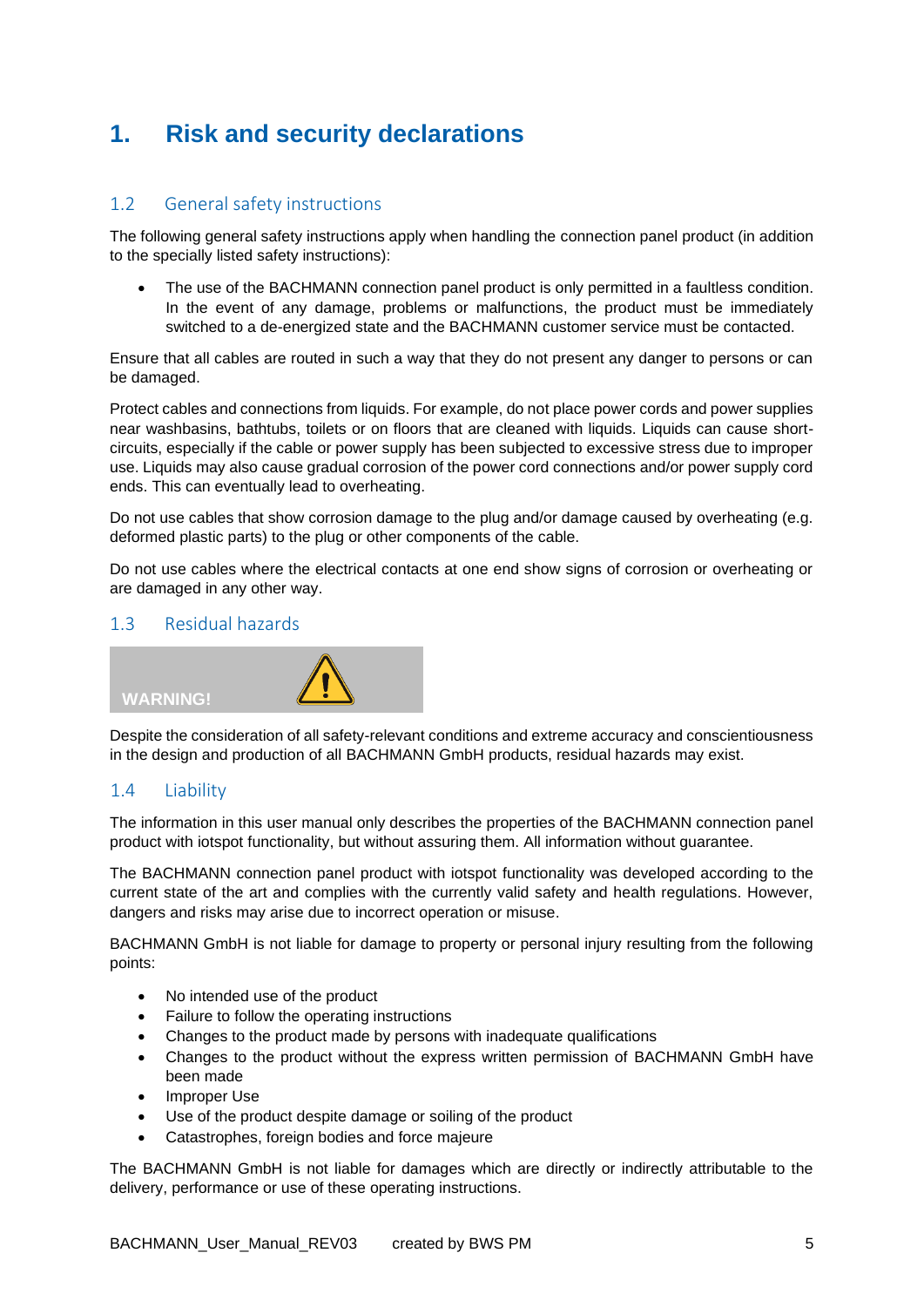#### <span id="page-5-0"></span>1.5 User requirements



Only persons who can be expected to carry out installation, assembly or modification work reliably and faultlessly are permitted to carry out all work. Users must have read and understood the accompanying operating instructions carefully and completely. This manual assumes the following qualifications of the persons listed below for the various tasks (in particular installation or assembly tasks):

- Basic knowledge of electrical engineering imparted by technical training or relevant professional experience
- Basic mechanical knowledge imparted through technical training or relevant professional experience

The BACHMANN connection panel with integrated iotspot functionality must be kept away from children.

#### <span id="page-5-1"></span>1.6 Safe condition



The BACHMANN connection panel product with iotspot functionality is in a safe condition if the following terms are met:

- The connected and installed components are undamaged
- The connected and installed components function and are unchanged
- The connected and installed components are clean and dry
- The connected and installed components do not show any signs of damage or contamination

#### <span id="page-5-2"></span>1.7 Work area and environment



The BACHMANN connection panel product with iotspot functionality are designed for use in offices and conference rooms (interiors) and are not protected against all environmental influences.

If the components of the BACHMANN connection panel product with iotspot functionality are exposed to certain environmental influences, they can catch fire or explode. Persons can be seriously injured or killed. Property damage can occur.

- Only use the components of the BACHMANN connection panel product with iotspot functionality in dry and closed rooms
- Protect the components of the BACHMANN connection panel product with iotspot functionality from direct sunlight
- Do not expose the components of the BACHMANN connection panel product with iotspot functionality to dripping or splashing water
- Keep the components of the BACHMANN connection panel product with iotspot functionality within the permitted temperature range (see chapter "Technical data")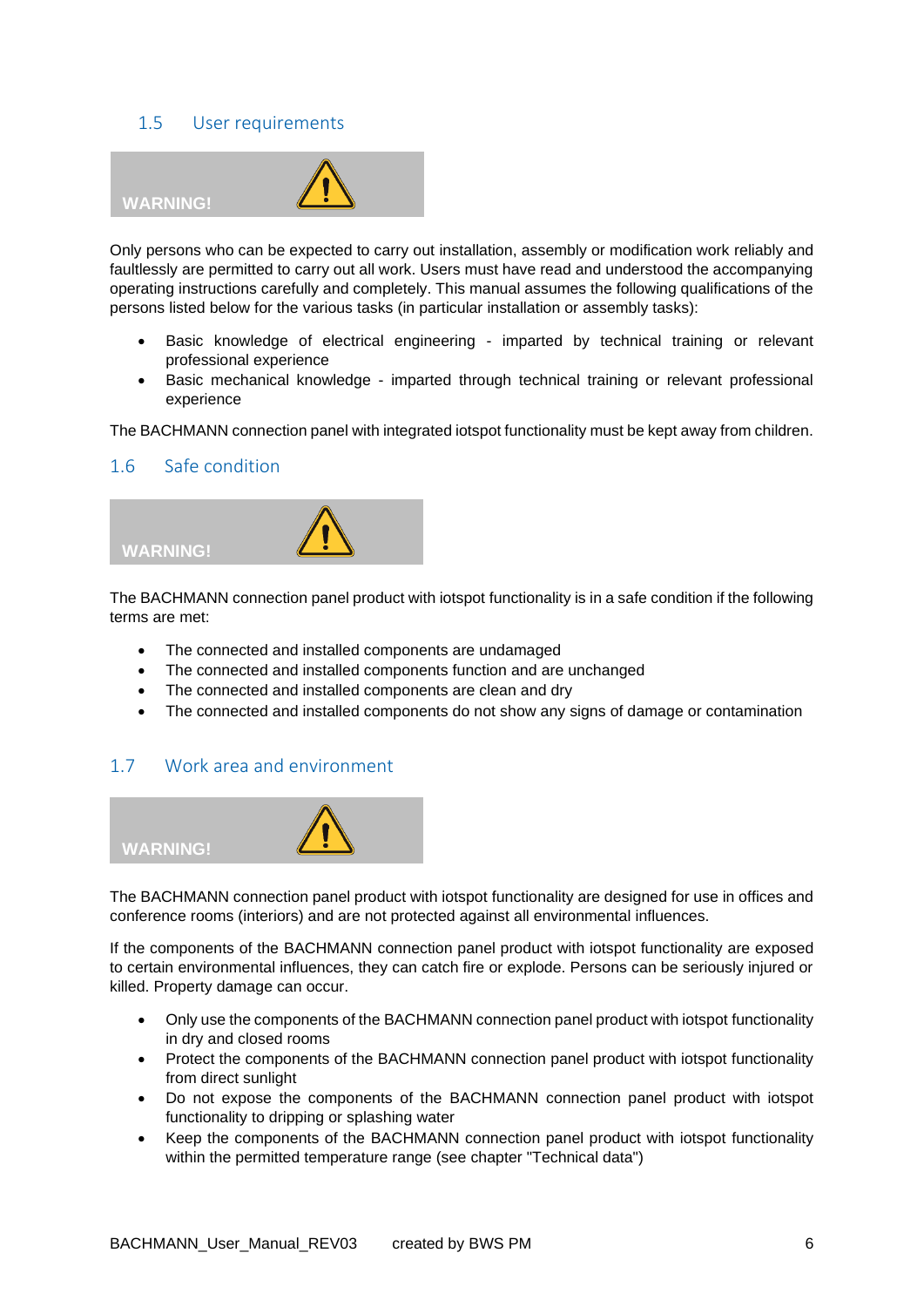### <span id="page-6-0"></span>**2. Product description**

#### <span id="page-6-1"></span>2.1 Scope of delivery

The BACHMANN connection panel product or socket strip with integrated iotspot modul functionality.

#### <span id="page-6-2"></span>2.2 Intended Use

The BACHMANN connection panel product is intended to be mounted on desks and/ or meeting rooms. The connection panel product is intended for use in dry and closed rooms (protection class IP20). The intended use is stationary supply of electrical voltage (via different socket types and/or network and media supply). Use for offices and similar purposes, excluding construction and installation work. Use only in clean indoor areas at a maximum ambient temperature of 5°C, to/or occasionally 35°C. Do not use in the immediate vicinity of chemical emissions (e.g. oil mist, solder fumes) or dust sources. The product must not be opened and/or modified or extended! A different use than the intended use, as well as the change of the product, can lead to damage of the product, serious material damage and personal injury!

The iotspot functionality will indicate the availability status of these resources in an office environment. The availability status, as indicated by a RGB-LED coloring scheme, is 'communicated' to the product by means of a GSM connection with the cloud computing infrastructure or a Bluetooth connection with the presence sensor(s). The foreseeable use of the iotspot functionality is that of an internet access hub for Bluetooth monitoring devices, i.e. sensors of third-party manufacturers in and outside of an office environment.

### <span id="page-6-3"></span>**3. Operation conditions of the iotspot module**

#### <span id="page-6-4"></span>3.1 Product functioning - only regarding the iotspot module

The product's function is sixfold:

- 1. Receiving a 'status' payload over LTE-M or 2G connectivity, as generated in the iotspot backend software;
- 2. Receiving a 'sensor' payload over Bluetooth connectivity as generated by the Bluetooth connected sensors;
- 3. Sending the 'sensor' payload over LTE-M or 2G connectivity to the iotspot back-end software;
- 4. 'Beaconing' its 'identity' to smartphones that have the iOS or Android app of iotspot active; and
- 5. Communicating its 'identity' using the passive NFC chip to smartphones that have the iOS or Android app of iotspot active;
- 6. Displaying the 'status' through a color indication as emitted by eight RGB-LEDs in a semi-circle;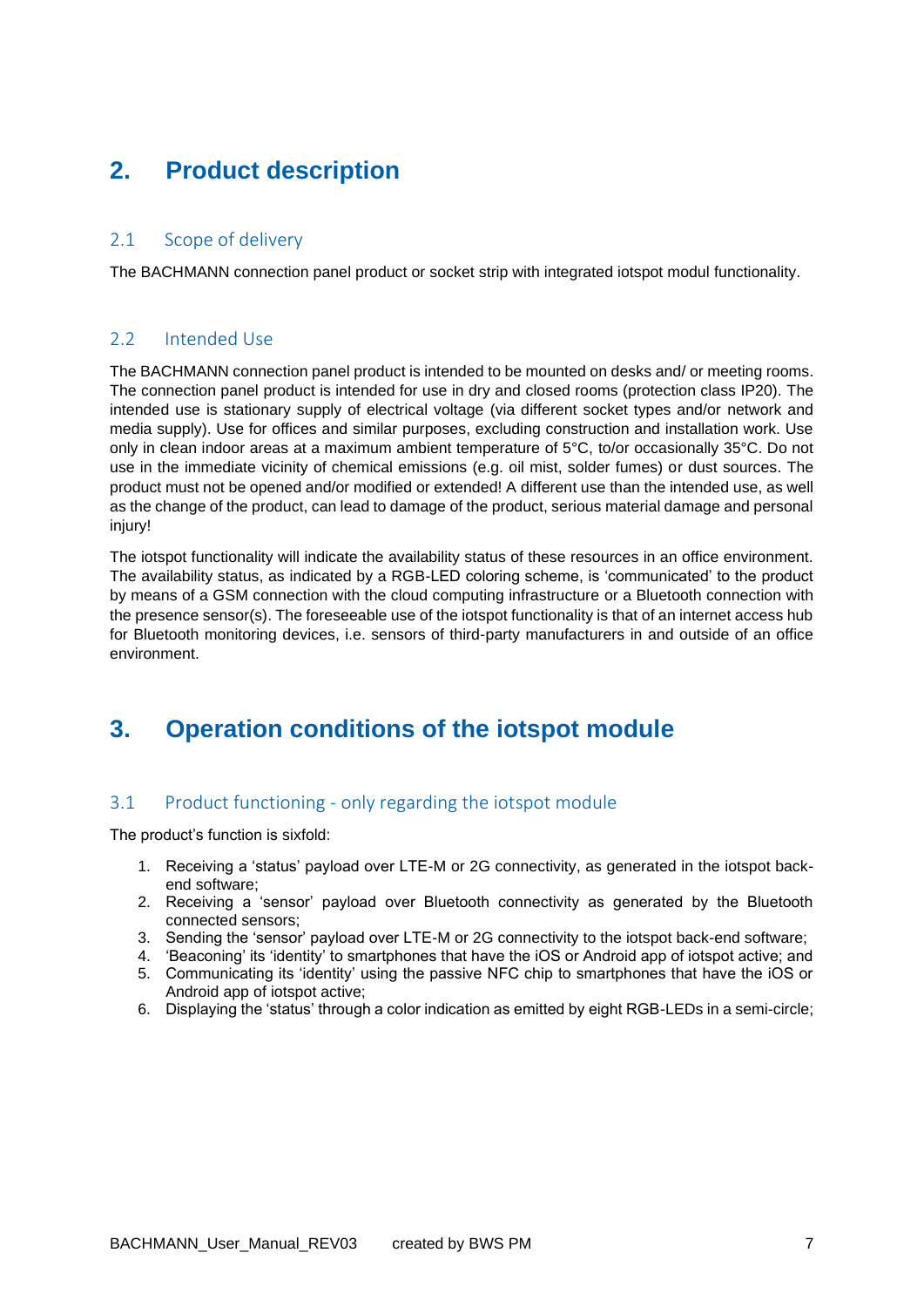

Figure 1 below visualizes the product and its six functions for a better understanding.

*Figure 1. The iotspot module and its six functions explained. The iotspot module and the three communication components; GSM, Bluetooth and NFC, are depicted in black, while the ancillary devices and infrastructure are shown in light grey.*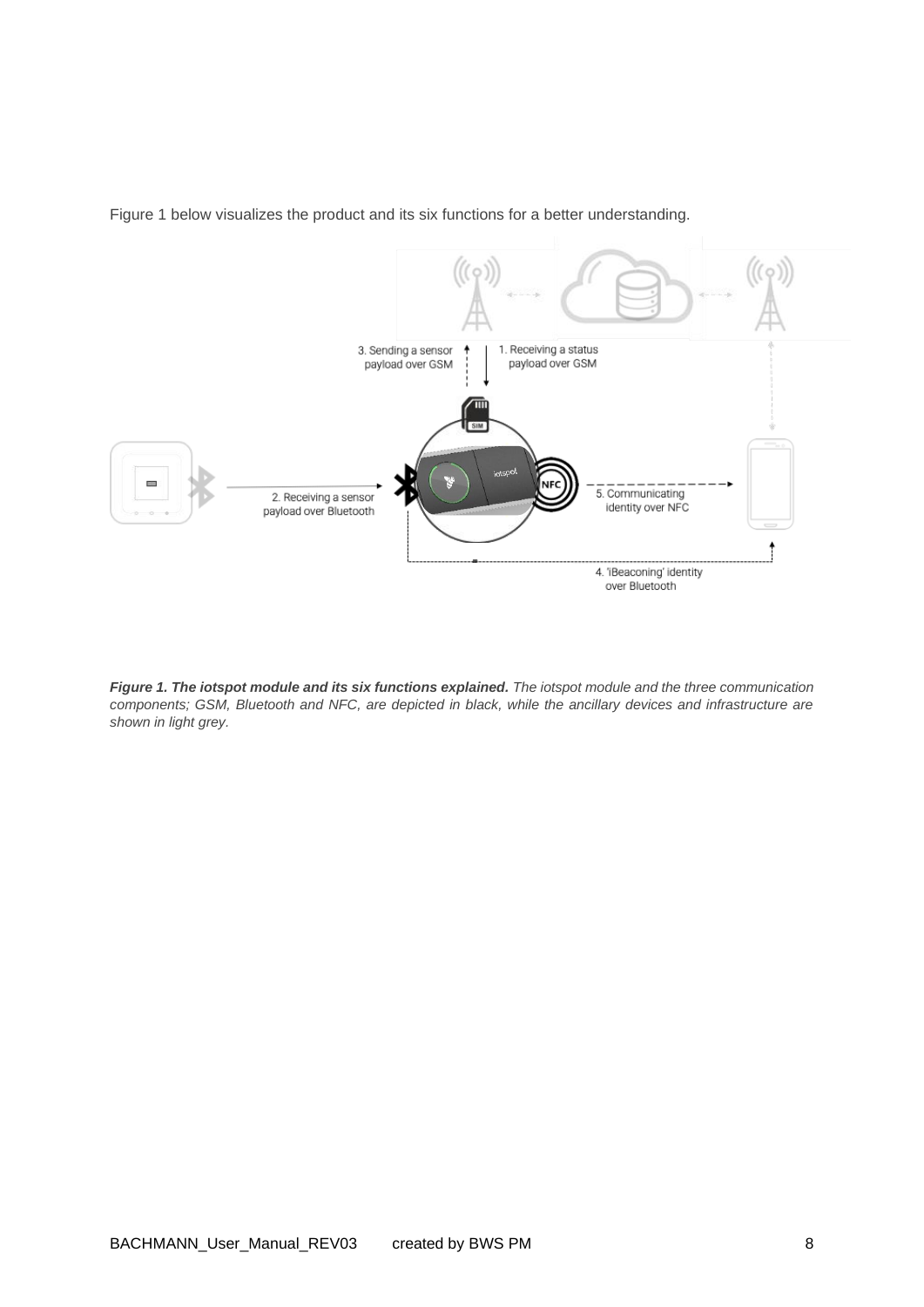#### <span id="page-8-0"></span>3.2 Technical data BACHMANN connection panel product with iotspot module

#### Environmental conditions

| <b>Maximum height</b>                                | $0 - 2000m$                       |  |  |  |
|------------------------------------------------------|-----------------------------------|--|--|--|
| Surrounding temperature during mounting and use      | $5^{\circ}$ C – 35 $^{\circ}$ C   |  |  |  |
| Protect from direct sunlight.                        |                                   |  |  |  |
| Surrounding temperature during transport and storage | $-25^{\circ}$ C - 60 $^{\circ}$ C |  |  |  |
| <b>Relative humidity (non-condensing)</b>            | $5 - 95%$                         |  |  |  |
| <b>Protection type</b>                               | IP <sub>20</sub>                  |  |  |  |

#### EU Declaration of conformity

BACHMANN hereby declares that this connection panel DESK2 | DESK | DESK RAIL | DESK2 ALU BLACK | POWER FRAME with iotspot module: LTE-M, GSM, BLE is in compliance with the essential requirements and the other relevant provisions of the 2014 /53/EU (Radio Equipment Directive). A complete CE declaration can be found under:

https://www.bachmann.com/en/downloads/technical-documents/

| <b>Essential requirement</b> | <b>Directive</b>                                                                                                                                                                              |
|------------------------------|-----------------------------------------------------------------------------------------------------------------------------------------------------------------------------------------------|
| Health and safety            | EN 62368-1:2014/A11:2017<br>EN 62311:2008<br>IEC 60884-1 / DIN VDE 0620-1 (VDE 0620-<br>1):2010-02                                                                                            |
| Radio frequency safety       | ETSI EN 300 328 V2.2.0 (Bluetooth)<br>ETSI EN 301 511 V12.5.1 (2017-03) (GSM900,<br>$GSM1800 - 2G$<br>ETSI EN 301 908-13 V11.1.2 (2017-03) (LTE-M)                                            |
| <b>EMC</b>                   | ETSI EN 301 489-1 V2.2.1 (2019-03)<br>ETSI EN 301 489-17 V3.2.0 (2017-03)<br>ETSI EN 301 489-52 V1.1.0 (2016-11)<br>ETSI EN 301 489-17 V3.2.0 (2017-03)<br>ETSI EN 303 446-1 V1.1.0 (2017-03) |

#### Label Position

The label position of the BACHMANN connection panel product is either on the back or on the bottom of the product.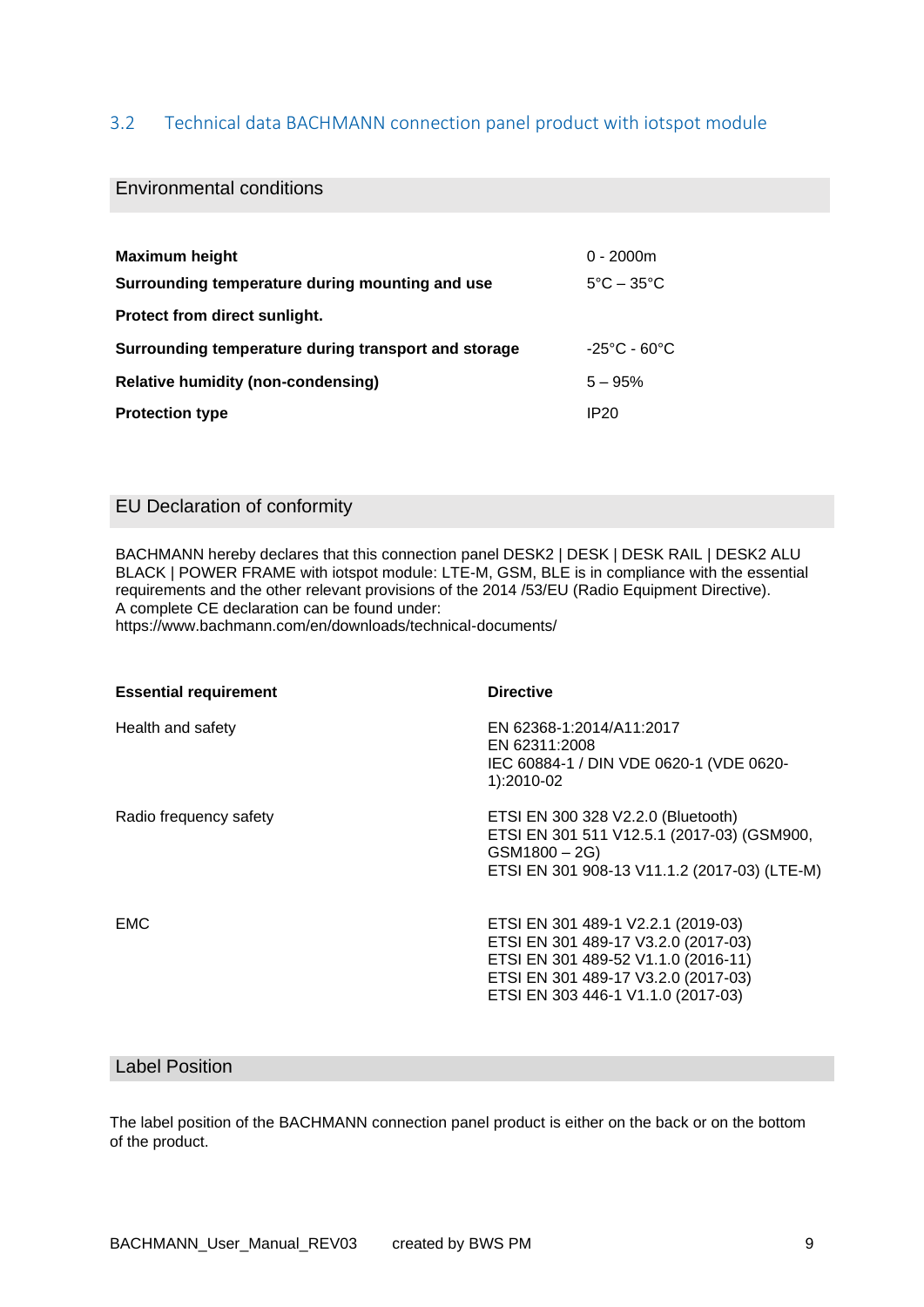#### <span id="page-9-0"></span>3.3 Technical data iotspot module

Aforementioned communication protocols operate according to the mode and band with associated output power of the table below.

#### Frequency Band and mode of communication protocols

**iotspot Module** Table and room booking system **LED colours** with 7 RGB LEDs

green, red, blue, orange

**Radio frequency bands and max. transmission power**

**LTE-M (Cat M1) 1.4 MHZ** 23 dBm **EGSM 900 MHz** 33 dBm **EGSM 1.800 MHZ** 30 dBm **Bluetooth 2.4 GHz** 4 dBm **NFC 13.56 MHz** Passive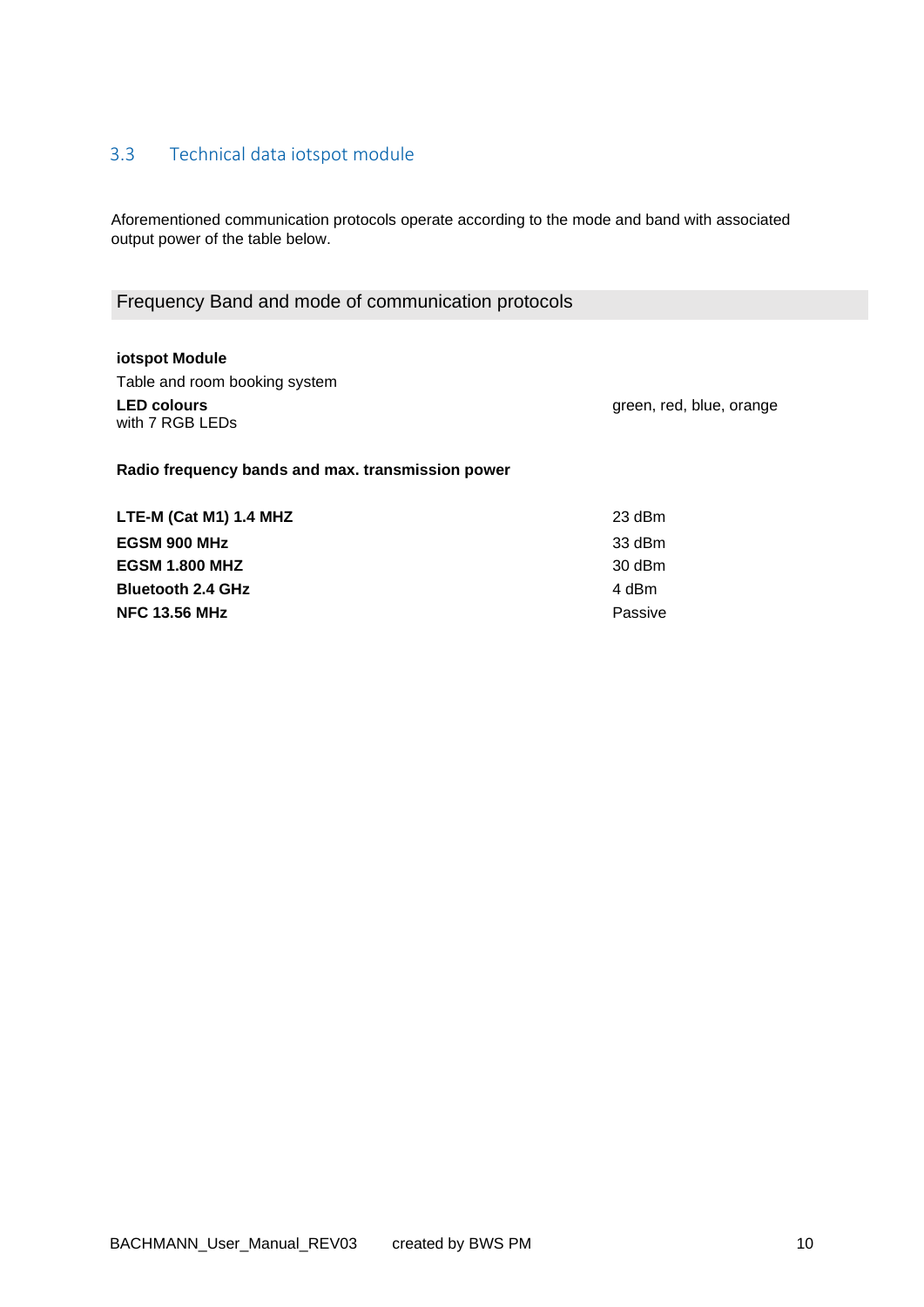### <span id="page-10-0"></span>**4 Commissioning and configure the iotspot module**

The iotspot module is configured, using an Android based smartphone app ('iotspot setup-app'). In essence this app allows you to specify and categorize the product to among others your 'logical' office layout, furniture types, desk or room identification.

Once the configuration of the product(s) is finalized, you commission the product(s) by turning it to active in the setup-app.



*Authorization to the setup-app is granted to your organization upon procurement of the product. Please get in touch with your BACHMANN contact person in Indoor Sales.*

#### <span id="page-10-1"></span>4.1 Corrective action in case of malfunctioning

If the product is frozen and unresponsive after about 5 minutes, please unplug the connection panel product from the power and re-power the product to restart it.



Any updates on corrective action opportunities can be viewed at the website <https://www.iotspot.co/support>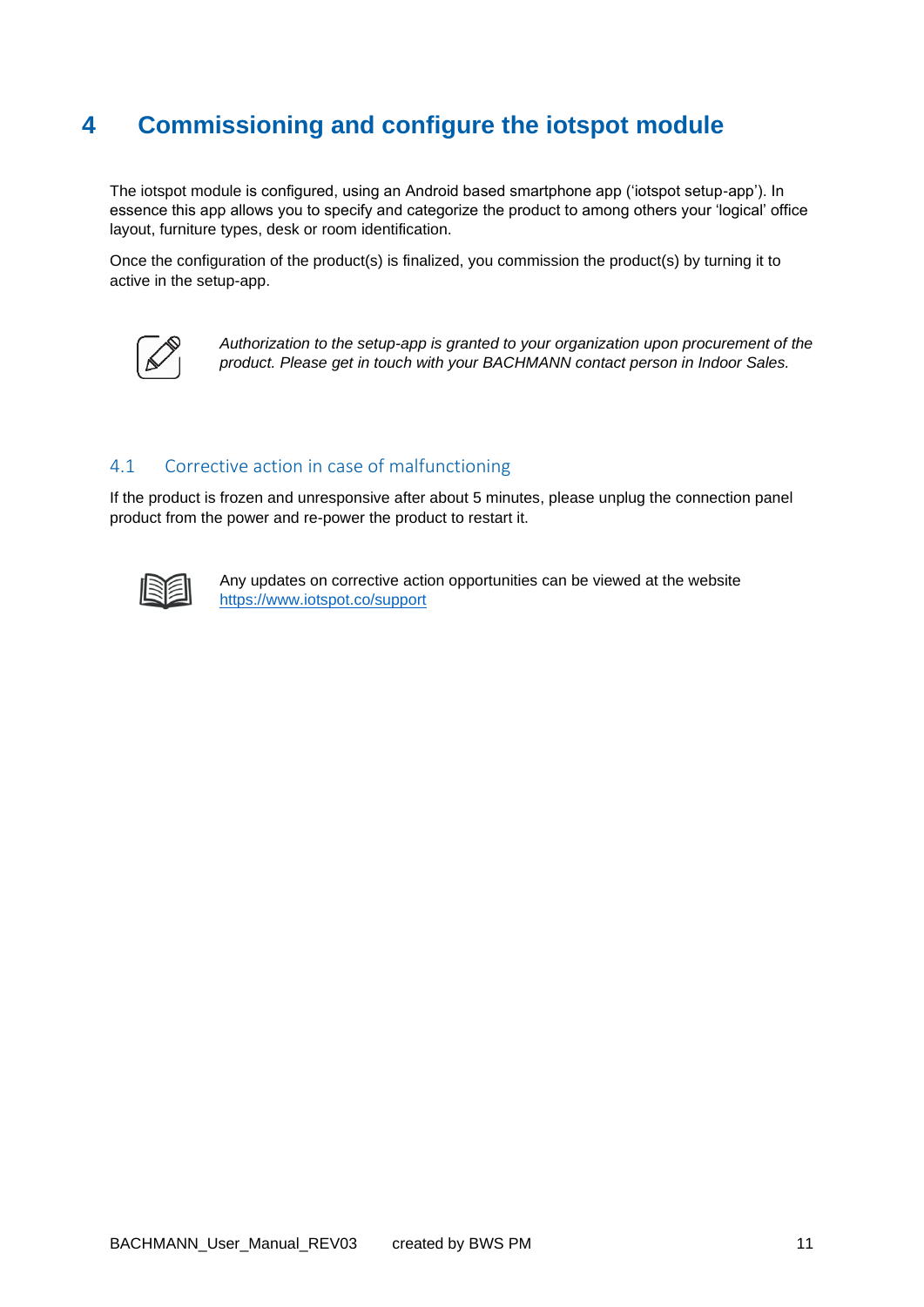### <span id="page-11-0"></span>**5 Customer Service**

In case of troubleshooting or technical problems, please contact our customer service:

**Contact:**



BACHMANN GmbH Ernsthaldenstraße 33 70565 Stuttgart **Germany** Phone: +49 711 86602-0 Fax: +49 711 86602-34 e-Mail: [service@bachmann.com](mailto:service@bachmann.com) Internet: [www.bachmann.com](http://www.bachmann.com/)



iotspot B.V. (c) 2019 Veemarktkade 8 Unit 6245 5222 AE 's-Hertogenbosch The Netherlands CC: 655 352 94 e-mail: [support@iotspot.co](mailto:support@iotspot.co) Internet:<https://iotspot.co/>